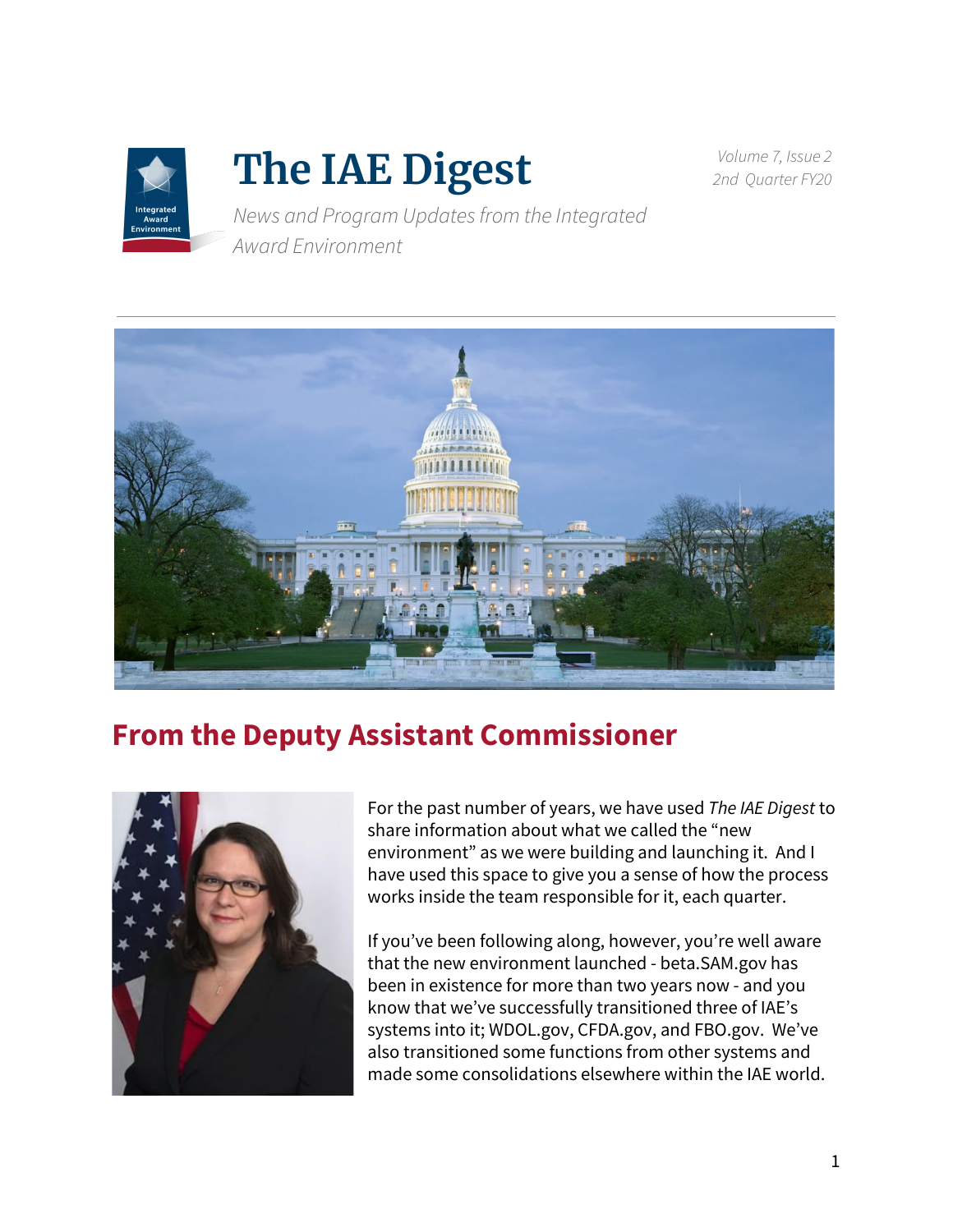That said, we're switching gears here a bit to be able to bring you more timely information as our journey continues. This will be the final "official" edition of The IAE Digest; we're ending the quarterly report-out in this form. Instead, we'll be moving to two other vehicles that will take its place:

- A regular digital newsletter that will provide you with all the information you need about beta.SAM.gov that will be published as information is needed to be shared, and
- An annual report that showcases what we accomplish each fiscal year.

As with all of our outreach, you will be able to find more information about the new beta.SAM.gov updates and the annual report by following us on Interact (GSA's blogging platform). Just search for "IAE" there and choose to follow us for all the information you need about beta.SAM.gov and everything else going on in the IAE.

For any general questions or suggestions about the work we're doing at the IAE, you can always reach me at [IAEOutreach@gsa.gov](mailto:IAEOutreach@gsa.gov).

**Vicky Niblett Deputy Assistant Commissioner**

### <span id="page-1-0"></span>**Table of Contents**

| <b>Table of Contents</b>                                                                                                                                                                             | $\mathbf{2}$ |
|------------------------------------------------------------------------------------------------------------------------------------------------------------------------------------------------------|--------------|
| <b>IAE by the Numbers</b>                                                                                                                                                                            | 3            |
| GSA Grants 60-Day Extension of Expiring Entity Registrations in SAM.gov<br>FPDS Contract Data Reports Are Transitioning to beta.SAM.gov<br><b>Login.gov Account Required for eSRS and FSRS Users</b> | 3            |
|                                                                                                                                                                                                      | 4            |
|                                                                                                                                                                                                      | 5            |
| <b>Helpful Hints for Multi-Factor Authentication and Session Timeouts</b>                                                                                                                            | 6            |
| Engaging Our Stakeholders: Industry Day Recap on the FPDS Reports Transition                                                                                                                         | 7            |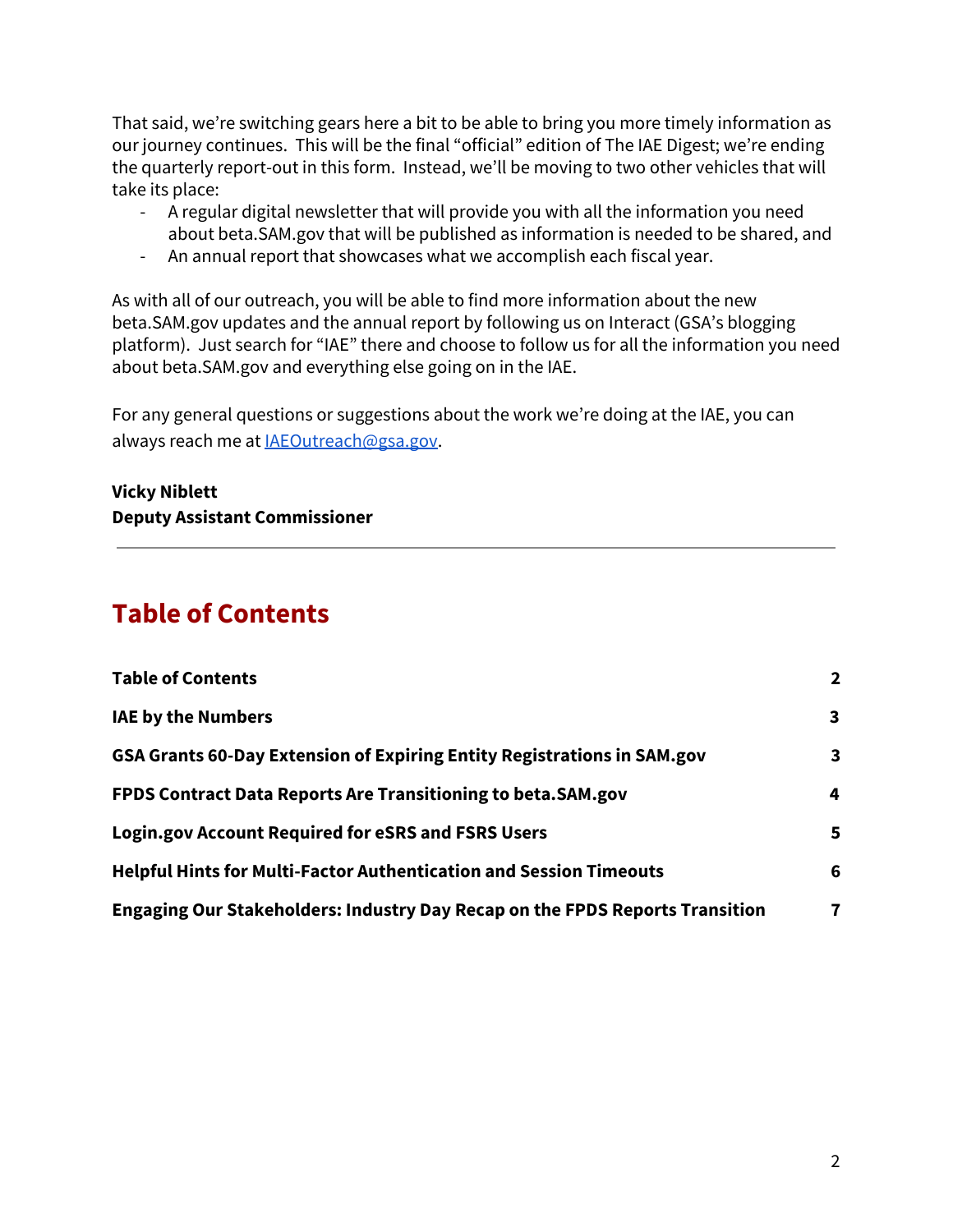#### <span id="page-2-0"></span>**IAE by the Numbers**

#### **Federal Service Desk Second Quarter FY 2020**

- Call volume average: **25,710**, a decrease of 4.4% from FY20 Q1
- Average speed to answer: **35 seconds**, compared to the industry standard of 60 seconds
- Average handle/talk time decreased to approximately **14.51** minutes, compared to **15.31** minutes in FY20 Q1
- First call resolution rate: **95.9%** which continues to exceed the industry standard of 80%

#### **System for Award Management Second Quarter FY 2020**

- Average number of registrations activated per month:
	- New registrations: **6,973**
	- Updated registrations: **59,911**
- Average registration cycle time: **11.99 days**
- **●** Average number of site visits in Q2: **1,225,614**
- **●** Average number of site searches in Q2: **6,222,398**

# <span id="page-2-1"></span>**GSA Grants 60-Day Extension of Expiring Entity Registrations in SAM.gov**

In support of the U.S. government's response to the COVID-19 national emergency, the Office of Management and Budget (OMB) requested certain administrative relief for entities doing business with the government. As part of that effort, GSA initiated 60-day extensions to SAM.gov registrations that have expiration dates ranging between March 19, 2020 and May 17, 2020.

No action was required on the part of registrants to receive an extension. This effort is intended as relief for those otherwise required to re-register during that time frame. As an example, an entity that was set to expire on April 1, 2020 was automatically granted an extension to May 31, 2020. There are a total of 61,298 registrations that were impacted by this extension. We processed the extensions throughout the course of a week to lessen the impact on our interfacing systems. GSA completed all extensions by March 28, 2020.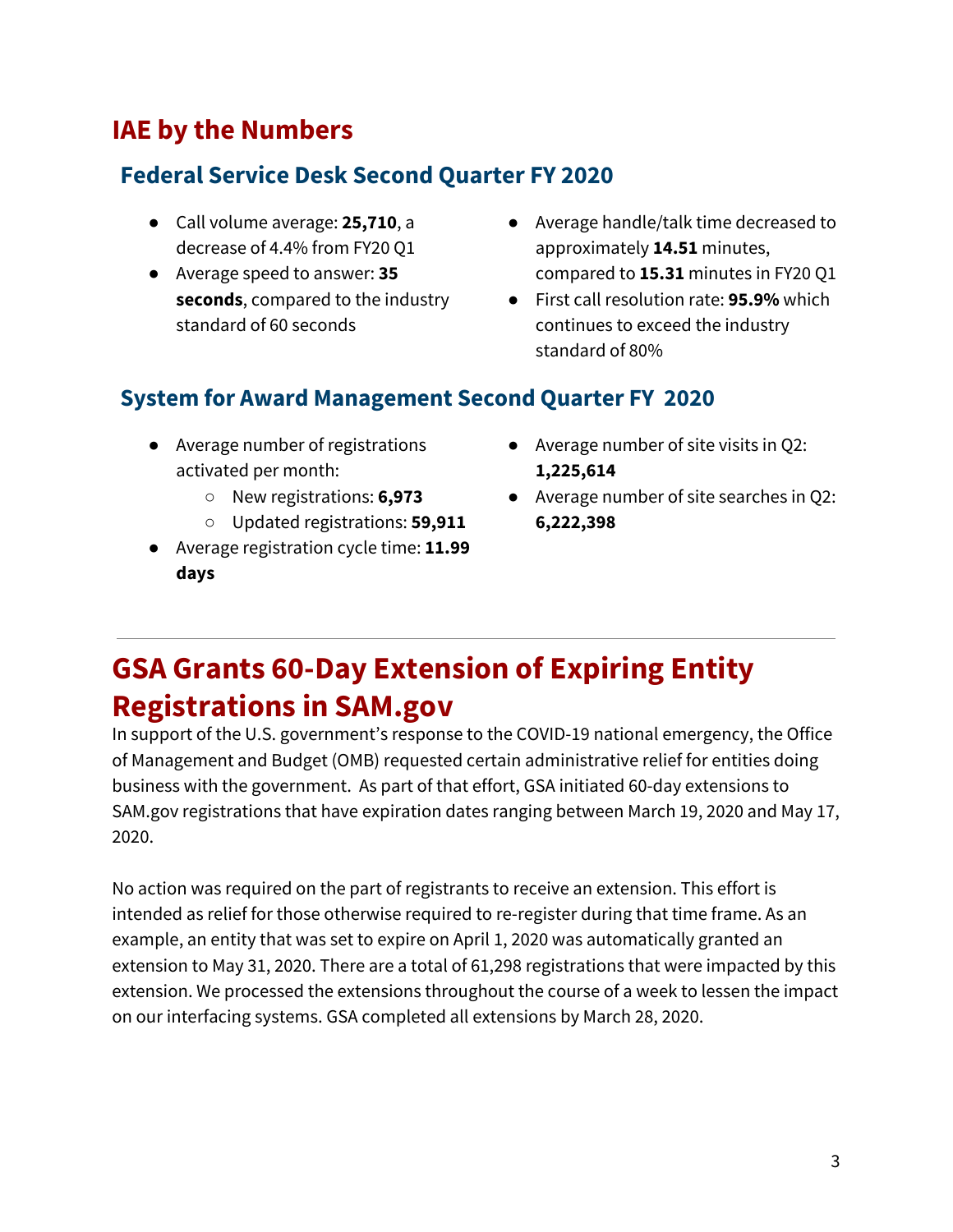The new expiration dates are included in the SAM entity management extracts and available through web services after the records were extended. Interfacing systems need only consume the data as normal.

### <span id="page-3-0"></span>**FPDS Contract Data Reports Are Transitioning to beta.SAM.gov**

The Federal Procurement Data System (FPDS) is one of the systems maintained by GSA's IAE and used to navigate the federal acquisition lifecycle. Users run reports that provide a range of federal procurement data, called FPDS contract data reports. Contract data reports are now available both on beta.SAM.gov and on FPDS.gov to allow users time to become familiar with the new report tool. During this transition period, FPDS.gov will remain the authoritative source. At a future date, the contract data reports tool in FPDS.gov will be decommissioned and contract data reports will be available only at beta.SAM.gov.

Only the contract data reports function is transitioning—the rest of FPDS functionality (search, agency data entry, data extracts, etc.) will remain at FPDS. Once transitioned:

- **Static** reports will not change.
- **Standard** and **Administrative** reports will not change, but any saved parameters will need to be re-created on beta.SAM.gov.
- The **ad hoc** report tool will be different.

There is information you need to know about ad hoc reports in beta.SAM.gov. We attempted to convert any ad hoc reports run in FPDS.gov between January 1, 2019, and January 31, 2020. Any new ad hoc reports created in FPDS.gov on and after February 1, 2020 will not be transferred to beta.SAM.gov. These reports will not be converted or visible in beta.SAM.gov



Eighty-four percent of the existing, saved ad hoc reports in FPDS.gov were successfully converted into beta.SAM.gov. A further thirteen percent converted with some issue, such as a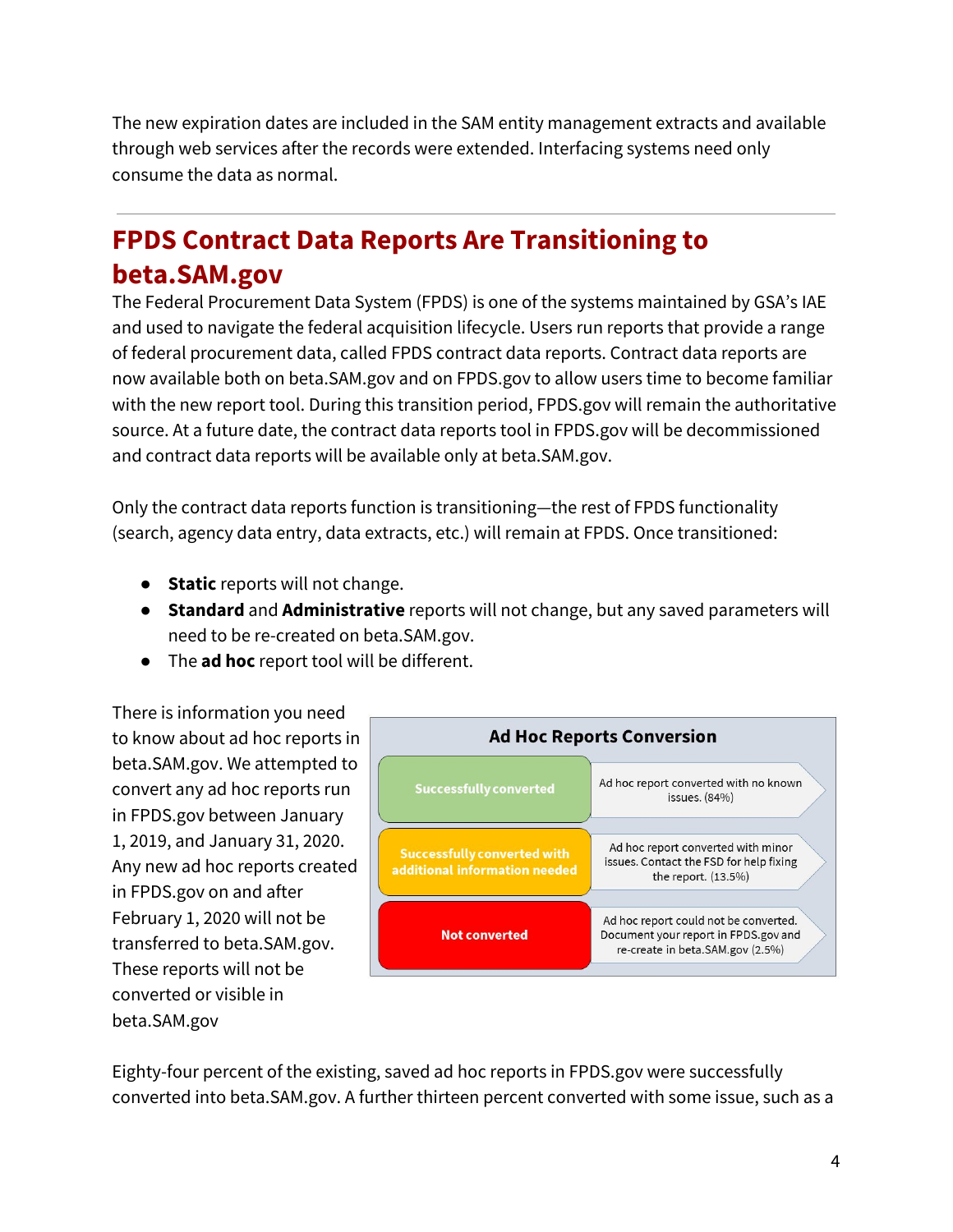complex filter that will have to be recreated. The conversion helped more than 3,000 active ad hoc reports users who could begin to use reports in beta.SAM.gov without spending time recreating their reports.

When ad hoc users log in to beta.SAM.gov, their converted ad hoc reports will be available to run. Users should run their reports to confirm that information converted correctly. If information is not correct in one of your ad hoc reports, it may not have fully converted. Contact the help desk at [FSD.gov](http://www.fsd.gov/) for help identifying the problem and fixing your report.

If you do not see your ad hoc report at all, it did not convert. If your ad hoc report was not run between January 1, 2019, and January 31, 2020, it was not automatically converted to the new ad hoc tool in beta.SAM.gov.

#### <span id="page-4-0"></span>**Login.gov Account Required for eSRS and FSRS Users**

The IAE has implemented a change to the way people login to eSRS.gov and FSRS.gov. Effective April 17, 2020, all eSRS and FSRS users will need a login.gov account in order to use these systems.

If you do not have a login.gov account, you need to create a login.gov account to access eSRS.gov and FSRS.gov. You only need to do this once. Go to login.gov, enter an email address and use the same email address you used for eSRS.gov or FSRS.gov.

Using the same email address allows eSRS.gov and FSRS.gov to link your login.gov account to your existing profile. If a different email address is provided on login.gov, your account will not be connected to your current eSRS.gov or FSRS.gov profile. You must also have a working phone number (mobile or landline). Login.gov will send you a security code as part of multifactor authentication. Government users may use their CAC/PIV cards for authentication. Organizations will no longer be able to use one account for multiple users; login.gov requires individual accounts only.

If you already have a login.gov account, check the email address associated with it. If your current login.gov account matches the email address associated with your eSRS.gov or FSRS.gov account, you are ready for the new login process. Otherwise, you will need to create a new login.gov account using the email you use for eSRS or FSRS.

If you need login-specific assistance, please review the help section of login.gov. For all other issues, continue to contact the Federal Service Desk at www.fsd.gov or by telephone at 866-606-8220 (toll free) or 334-206-7828 (internationally).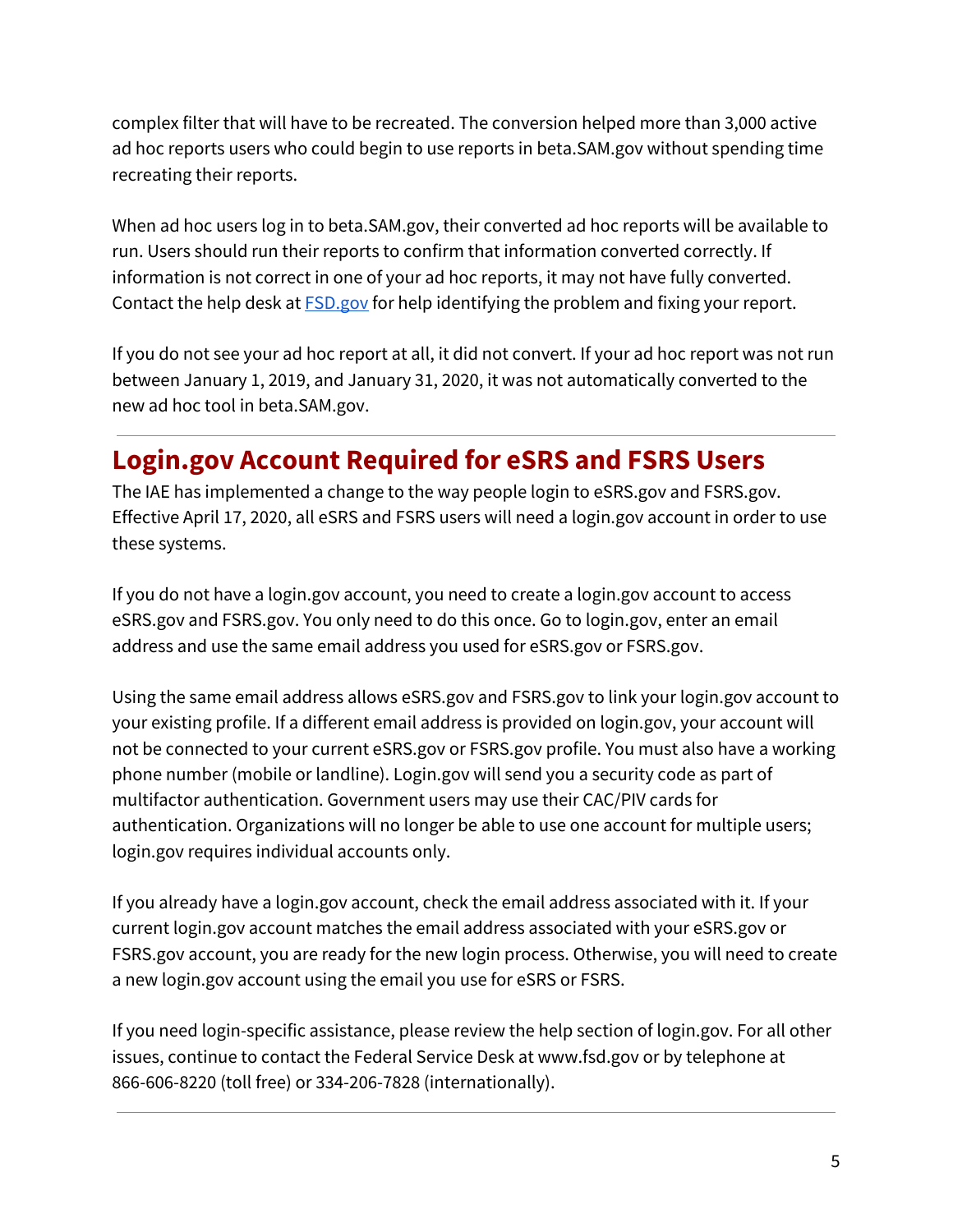# <span id="page-5-0"></span>**Helpful Hints for Multi-Factor Authentication and Session Timeouts**

The U.S. government mandates use of **multi-factor authentication (MFA)** for all federal government websites. MFA is an identity authentication method that requires users to provide two or more pieces of evidence (or factors) to access their accounts. Typically, this is accomplished by asking for something you know (e.g., a password) and something you have (e.g., a fingerprint, CAC/PIV, or cell phone). This extra layer of security protects you, your agency or organization, and the government by making it more difficult for someone to gain unauthorized access to your account.

You may have noticed that some of the new features in [beta.SAM.gov](https://beta.sam.gov/) (like saving searches for contract opportunities) require a user account. [Beta.SAM.gov](https://beta.sam.gov/) user accounts are created and managed through [login.gov](https://www.login.gov/), which uses a form of MFA called two-factor authentication. One factor is a password, and you can choose the second factor, along with a backup second factor. By using [login.gov,](https://www.login.gov/) you'll get an extra layer of security to help protect your beta.SAM.gov profile against password compromises

A **session timeout** is a security feature that automatically logs a user off when there is no activity after a certain amount of time.



Sessions are created when a user logs in with a username and password. Timeouts occur when the sessions go idle for a period of time, meaning when the system does not receive any action from the mouse or keyboard. Timeouts may occur if you step away from your computer or leave a session window in an idle state. Timeouts ensure that sessions close when they are no longer in use, preventing unauthorized access and reducing exposure to data breaches.

GSA Security Policy requires inactive user sessions to time out. In beta.SAM.gov, timeout occurs after 15 minutes of inactivity. In line with industry standards, beta.SAM.gov presents a pop-up window at 13 minutes of inactivity. This pop-up will stay on screen for 2 minutes and count down to allow you to select "Continue" to continue the session, or "Logout" to close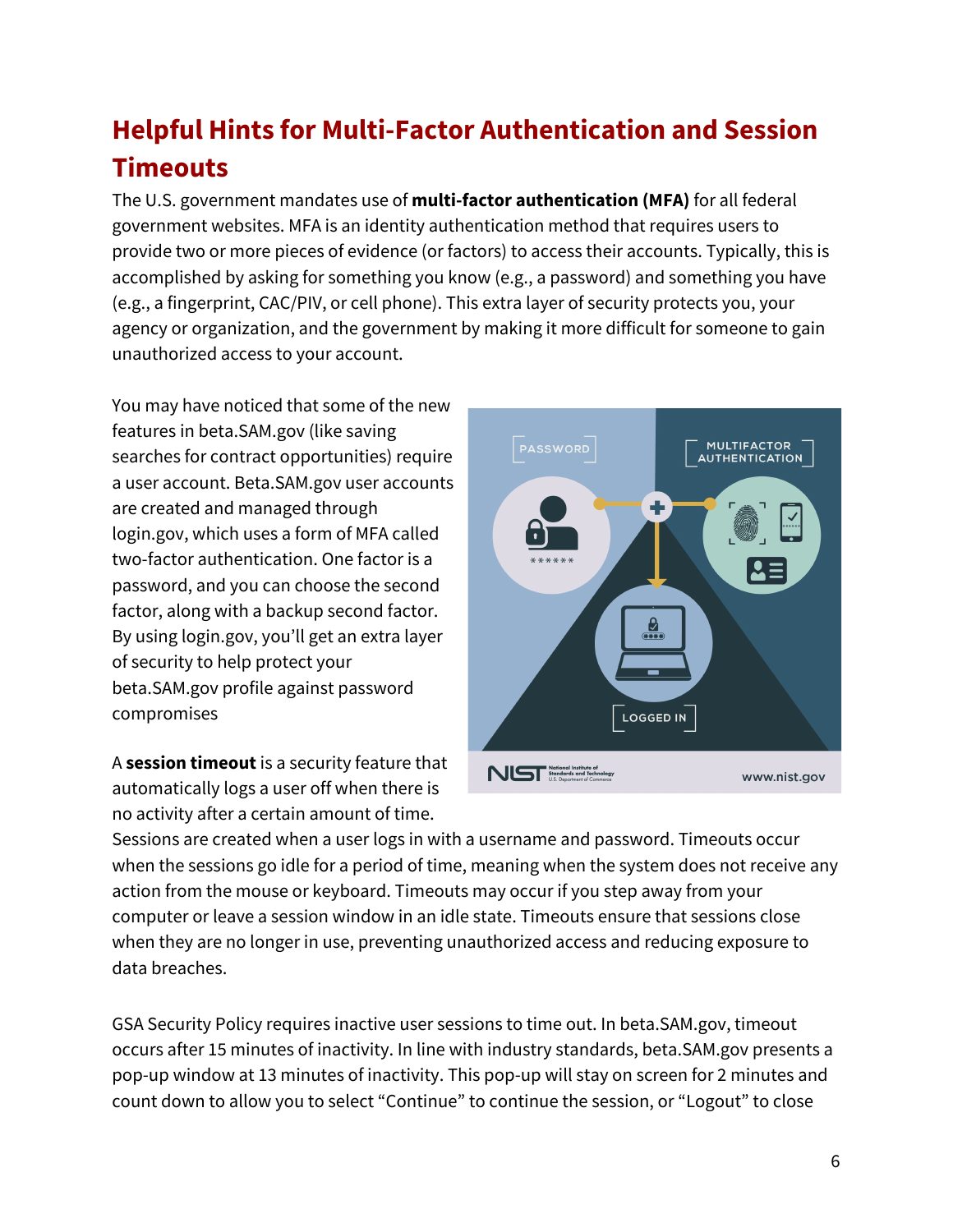the session. If you do not respond to the prompt in time, you will be automatically signed out. This is done to protect your account and the integrity of the system.

You may be wondering why the timeouts are necessary, since much of the data in beta.SAM.gov is a matter of public record. Consider, though, that some users have access to view sensitive data. If a user with those permissions is logged in and leaves their computer unattended, a malicious actor could take advantage of the situation to find or change important information. Session timeouts provide an extra layer of security to protect your profile from being compromised. Since, we can't know when or where this might happen, the precaution must be applied to every user account.

For more information, please se[e](https://pages.nist.gov/800-63-3/sp800-63b.html) NIST Special [Publication](https://pages.nist.gov/800-63-3/sp800-63b.html) 800-63B: Digital Identity Guidelines

## <span id="page-6-0"></span>**Engaging Our Stakeholders: Industry Day Recap on the FPDS Reports Transition**

On Tuesday, February 25, the IAE hosted our quarterly online Stakeholder Forum webinar. With more than 300 participants, the program focused on the upcoming transition of FPDS reports to beta.SAM.gov.



Contract data reports are now available both on beta.SAM.gov and on FPDS.gov to allow users time to become familiar with the new report tool. During this transition period, FPDS.gov will remain the authoritative source. At a future date, the contract data reports tool in FPDS.gov will be decommissioned and contract data reports will be available only at beta.SAM.gov.

IAE's deputy assistant commissioner Vicky Niblett welcomed all to the webinar; program specialist Salomeh Ghorbani led a presentation deck discussion about the progress of beta.SAM.gov to-date, including the upcoming FPDS reports transition; and Agile product owner Charles Xia gave a live demo of the new reports functionality that became available in beta.SAM.gov on March 16. The program closed with answers to many of the questions submitted online. A copy of the slide deck presentation is available for download on [Interact](https://interact.gsa.gov/document/iae-industry-day-recap-fpds-reports-transition) [here](https://interact.gsa.gov/document/iae-industry-day-recap-fpds-reports-transition). And the program itself can be heard, in its entirety, on Adobe [Connect](https://meet.gsa.gov/pdaqhj1jcpub/) here.

Please stay tuned to the IAE space on Interact for more information about all of the IAE systems, including beta.SAM.gov - as well as for details about future events.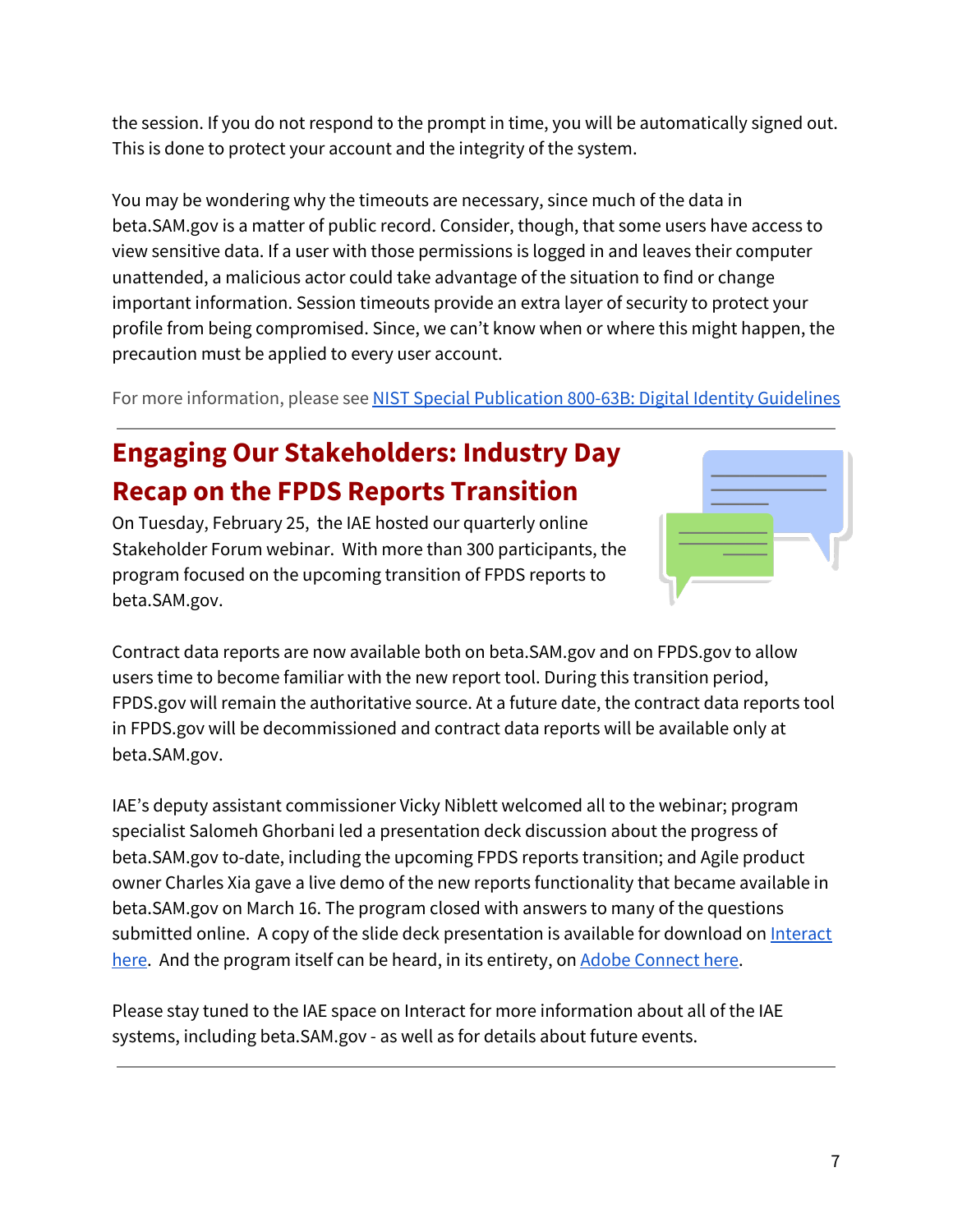# **Micro Frontend Development Helps to Consolidate IAE Systems**

The IAE is consolidating our ten legacy systems into one system, currently located at beta.SAM.gov, providing a single, streamlined digital environment for people who make, manage, and receive federal awards. Bringing together ten independent systems into one environment is, in a word, complex. Many teams of experts are designing and deploying solutions to consolidate legacy IAE systems into an effective, single environment. One way the IAE is doing this is by utilizing micro frontends (MFEs) for software application development.

MFEs are small pieces of a large software application that are designed, developed, tested, and deployed separately, while still appearing as a single product to end users. Breaking up frontend monoliths into manageable pieces has benefits for development teams and end users alike.



Micro Frontend Development Pipeline